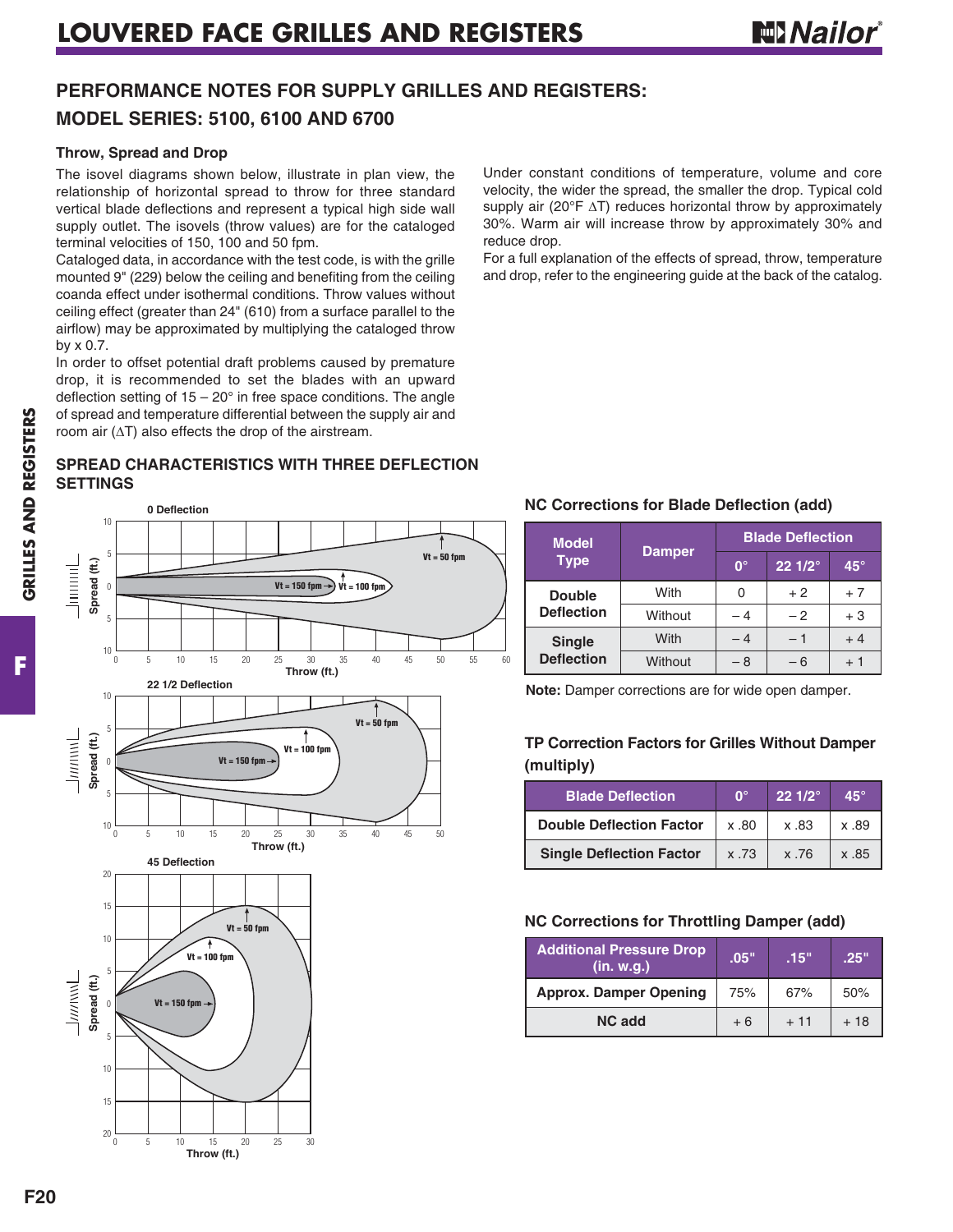**PERFORMANCE DATA: SUPPLY GRILLES AND REGISTERS • 5100, 6100 AND 6700 SERIES MODELS: 51DV, 51DH, 51SV, 51SH, 61DV, 61DH, 61SV, 61SH, 67DV, 67DH, 67SV, 67SH**

| Listed<br><b>Duct</b>   | Core<br>Alternate<br>Sizes     |                   | Ak                | <b>Core Velocity</b><br><b>Velocity Pressure</b> |                                                   | 300<br>.006                                 | 400<br>.010                                 | 500<br>.016                                   | 600<br>.022                                 | 700<br>.031                                     | 800<br>.040                                | 1000<br>.062                         | 1200<br>.090                          | 1400<br>.122                                |          |    |        |
|-------------------------|--------------------------------|-------------------|-------------------|--------------------------------------------------|---------------------------------------------------|---------------------------------------------|---------------------------------------------|-----------------------------------------------|---------------------------------------------|-------------------------------------------------|--------------------------------------------|--------------------------------------|---------------------------------------|---------------------------------------------|----------|----|--------|
| <b>Size</b><br>(inches) | (inches)                       | Area<br>(sq. ft.) | Factor            | Total<br>Pressure                                | $\overline{\mathbf{0}^{\circ}}$<br>22 1/2°<br>45° | .015<br>.017<br>.026                        | .026<br>.030<br>.046                        | .041<br>.047<br>.072                          | .059<br>.068<br>.103                        | .081<br>.093<br>.142                            | .106<br>.122<br>.186                       | .165<br>.190<br>.289                 | .238<br>.274<br>.417                  | .324<br>.373<br>.567                        |          |    |        |
|                         |                                |                   |                   | <b>CFM</b>                                       |                                                   | 60                                          | 80                                          | 100                                           | 120                                         | 140                                             | 160                                        | 200                                  | 240                                   | 280                                         |          |    |        |
|                         | 8x4                            |                   |                   |                                                  |                                                   |                                             | Noise Criteria                              |                                               | $\qquad \qquad -$                           | $\overline{\phantom{0}}$                        | $\qquad \qquad -$                          | $\overline{\phantom{0}}$             | 19                                    | 23                                          | 29       | 35 | $40\,$ |
| 6 x 6                   | $10 \times 4$                  | 0.20              | .14<br>.12<br>.10 | <b>Throw</b>                                     | $0^{\circ}$<br>22 1/2°<br>$45^{\circ}$            | $5 - 7 - 13$<br>$4 - 6 - 10$<br>$3 - 4 - 7$ | $7 - 9 - 16$<br>$6 - 7 - 13$<br>$4 - 5 - 8$ | $8 - 12 - 18$<br>$6 - 10 - 14$<br>$4 - 6 - 9$ | $10-14-20$<br>$8 - 11 - 16$<br>$5 - 7 - 10$ | $11 - 15 - 21$<br>$9 - 12 - 17$<br>$6 - 8 - 11$ | 12-16-23<br>$10 - 13 - 18$<br>$6 - 8 - 12$ | 15-18-25<br>12-14-20<br>$8 - 9 - 13$ | 16-20-27<br>13-16-22<br>$8 - 10 - 14$ | $17 - 21 - 30$<br>14-17-24<br>$9 - 11 - 15$ |          |    |        |
|                         |                                |                   |                   | <b>CFM</b><br>Noise Criteria                     |                                                   | 81<br>$\overline{\phantom{0}}$              | 108<br>$\overline{\phantom{0}}$             | 135<br>$\overline{\phantom{0}}$               | 162<br>15                                   | 189<br>20                                       | 216<br>24                                  | 270<br>30                            | 324<br>36                             | 378<br>41                                   |          |    |        |
| 8 x 6                   | $10 \times 5$<br>$12 \times 4$ | 0.27              | .18               |                                                  | $0^{\circ}$                                       | $5 - 8 - 15$                                | $8 - 12 - 18$                               | $10 - 14 - 20$                                | $11 - 16 - 23$                              | $13 - 18 - 25$                                  | $15-19-27$                                 | $17 - 21 - 30$                       | $18 - 23 - 32$                        | $19 - 24 - 35$                              |          |    |        |
|                         |                                |                   | .16<br>.14        | <b>Throw</b>                                     | $221/2^{\circ}$<br>$45^{\circ}$                   | $4 - 6 - 12$<br>$3 - 4 - 8$                 | $6 - 10 - 14$<br>$4 - 6 - 9$                | $8 - 11 - 16$<br>$5 - 7 - 10$                 | $9 - 13 - 18$<br>$6 - 8 - 12$               | $10 - 14 - 20$<br>$7 - 9 - 13$                  | 12-15-22<br>$8 - 10 - 14$                  | 14-17-24<br>$9 - 11 - 15$            | 14-18-26<br>$9 - 12 - 16$             | 15-19-28<br>$10 - 12 - 18$                  |          |    |        |
|                         |                                |                   |                   | <b>CFM</b><br>Noise Criteria                     |                                                   | 105<br>$\qquad \qquad -$                    | 140<br>$\overline{\phantom{0}}$             | 175<br>$\qquad \qquad -$                      | 210<br>16                                   | 245<br>21                                       | 280<br>25                                  | 350<br>31                            | 420<br>37                             | 490<br>42                                   |          |    |        |
| $10 \times 6$           | $12 \times 5$<br>$16 \times 4$ | 0.35              | .24               |                                                  | $0^{\circ}$                                       | $6 - 9 - 18$                                | $9 - 13 - 21$                               | $10 - 16 - 24$                                | 12-19-26                                    | 15-20-28                                        | $17 - 21 - 30$                             | 20-23-33                             | $21 - 25 - 36$                        | 22-27-39                                    |          |    |        |
|                         |                                |                   | .21<br>.18        | <b>Throw</b>                                     | 22 1/2°<br>$45^{\circ}$                           | $5 - 7 - 14$<br>$3 - 5 - 9$                 | $7 - 10 - 17$<br>$5 - 7 - 11$               | $8 - 13 - 19$<br>$5 - 8 - 12$                 | $10 - 15 - 21$<br>$6 - 10 - 13$             | 12-16-22<br>$8 - 10 - 14$                       | 14-17-24<br>$9 - 11 - 15$                  | 16-18-26<br>$10 - 12 - 17$           | 17-20-29<br>11-13-18                  | 18-22-31<br>11-14-20                        |          |    |        |
|                         |                                |                   |                   | <b>CFM</b><br>Noise Criteria                     |                                                   | 114<br>$\qquad \qquad -$                    | 152<br>$\overline{\phantom{0}}$             | 190<br>$\qquad \qquad -$                      | 228<br>17                                   | 266<br>22                                       | 304<br>26                                  | 380<br>32                            | 456<br>38                             | 532<br>43                                   |          |    |        |
| 8 x 8                   | 14x5                           | 0.38              | .26               |                                                  | $0^{\circ}$                                       | $6 - 9 - 19$                                | $9 - 14 - 22$                               | $11 - 16 - 25$                                | 13-19-27                                    | 16-21-29                                        | 18-22-32                                   | 19-24-34                             | $21 - 26 - 37$                        | 23-28-40                                    |          |    |        |
|                         |                                |                   | .22<br>.20        | <b>Throw</b>                                     | 22 1/2°<br>$45^{\circ}$                           | $5 - 7 - 15$<br>$3 - 5 - 10$                | $7 - 11 - 18$<br>$5 - 7 - 11$               | $9 - 13 - 20$<br>$6 - 8 - 13$                 | $10 - 15 - 22$<br>$7 - 10 - 14$             | 13-17-23<br>$8 - 11 - 15$                       | 14-18-26<br>$9 - 11 - 16$                  | 15-19-27<br>$10 - 12 - 17$           | $17 - 21 - 30$<br>11-13-19            | 18-22-32<br>12-14-20                        |          |    |        |
|                         |                                |                   |                   | <b>CFM</b>                                       |                                                   | 126                                         | 168                                         | 210                                           | 252                                         | 294                                             | 336                                        | 420                                  | 504                                   | 588                                         |          |    |        |
|                         |                                |                   |                   | Noise Criteria                                   |                                                   | $\qquad \qquad -$                           | $\overline{\phantom{0}}$                    | $\qquad \qquad -$                             | 17                                          | 22                                              | 26                                         | 32                                   | 38                                    | 43                                          |          |    |        |
| $12 \times 6$           | $18 \times 4$                  | 0.42              | .29<br>.25        | <b>Throw</b>                                     | $0^{\circ}$<br>22 1/2°                            | $6 - 9 - 19$<br>$5 - 7 - 15$                | $9 - 14 - 22$<br>$7 - 11 - 18$              | $11 - 16 - 25$<br>$9 - 13 - 20$               | 13-19-27<br>$10-15-22$                      | $16 - 21 - 30$<br>13-17-24                      | 18-22-32<br>14-18-26                       | 19-24-34<br>15-19-27                 | $21 - 28 - 38$<br>17-22-30            | 23-29-41<br>18-23-33                        |          |    |        |
|                         |                                |                   | .22               |                                                  | $45^{\circ}$                                      | $3 - 5 - 10$                                | $5 - 7 - 11$                                | $6 - 8 - 13$                                  | $7 - 10 - 14$                               | $8 - 11 - 15$                                   | $9 - 11 - 16$                              | $10-12-17$                           | 11-14-19                              | 12-15-21                                    |          |    |        |
|                         |                                | 0.50              |                   | <b>CFM</b><br>Noise Criteria                     |                                                   | 150<br>$\overline{\phantom{0}}$             | 200                                         | 250<br>$\overline{\phantom{0}}$               | 300<br>18                                   | 350<br>23                                       | 400<br>27                                  | 500<br>33                            | 600<br>39                             | 700<br>44                                   |          |    |        |
| $14 \times 6$           | $10 \times 8$                  |                   | .34               |                                                  | $0^{\circ}$                                       | $6 - 11 - 20$                               | $\qquad \qquad -$<br>$10-15-23$             | 12-18-25                                      | 15-20-28                                    | $16 - 22 - 31$                                  | 19-23-33                                   | $21 - 25 - 36$                       | 23-28-40                              | $25 - 31 - 43$                              |          |    |        |
|                         |                                |                   | .30               | <b>Throw</b>                                     | 22 1/2°                                           | $5 - 9 - 16$                                | $8 - 12 - 18$                               | 10-14-20                                      | 12-16-22                                    | 13-18-25                                        | 15-18-26                                   | 17-20-29                             | 18-22-32                              | 20-25-34                                    |          |    |        |
|                         |                                |                   | .26               |                                                  | $45^{\circ}$                                      | $3 - 6 - 10$                                | $5 - 8 - 12$                                | $6 - 9 - 13$                                  | $8 - 10 - 14$                               | $8 - 11 - 16$                                   | $10 - 12 - 17$                             | $11 - 13 - 18$                       | 12-14-20                              | 13-16-22                                    |          |    |        |
|                         | 16x6                           | 0.58              |                   | <b>CFM</b><br>Noise Criteria                     |                                                   | 174<br>$\equiv$                             | 232<br>$\qquad \qquad -$                    | 290<br>$\overline{\phantom{0}}$               | 348<br>19                                   | 406<br>24                                       | 464<br>28                                  | 580<br>34                            | 696<br>40                             | 812<br>45                                   |          |    |        |
| $12 \times 8$           | 24 x 4                         |                   | .39               |                                                  |                                                   | $0^{\circ}$                                 | $7 - 11 - 21$                               | $10 - 15 - 24$                                | 12-19-27                                    | 15-21-30                                        | 17-23-32                                   | 20-24-34                             | 22-27-38                              | 24-30-42                                    | 26-32-45 |    |        |
|                         |                                |                   | .34<br>.30        | <b>Throw</b>                                     | 22 1/2°<br>$45^{\circ}$                           | $6 - 9 - 17$<br>$4 - 6 - 11$                | $8 - 12 - 19$<br>$5 - 8 - 12$               | $10 - 15 - 22$<br>$6 - 10 - 14$               | 12-17-24<br>$8 - 11 - 15$                   | 14-18-26<br>$9 - 12 - 16$                       | 16-19-27<br>$10 - 12 - 17$                 | 18-22-30<br>11-14-19                 | 19-24-34<br>$12 - 15 - 21$            | $21 - 26 - 36$<br>13-16-23                  |          |    |        |
|                         |                                |                   |                   | <b>CFM</b>                                       |                                                   | 183                                         | 244                                         | 305                                           | 366                                         | 427                                             | 488                                        | 610                                  | 732                                   | 854                                         |          |    |        |
|                         | 14x7                           |                   |                   | Noise Criteria                                   |                                                   | $\overline{\phantom{a}}$                    | $\overline{\phantom{0}}$                    | $\qquad \qquad -$                             | 19                                          | 24                                              | 28                                         | 34                                   | 40                                    | 45                                          |          |    |        |
| $10 \times 10$          | 26 x 4                         | 0.61              | .41<br>.36        | <b>Throw</b>                                     | $0^{\circ}$<br>22 1/2°                            | $7 - 11 - 21$<br>$6 - 9 - 17$               | $10 - 16 - 24$<br>$8 - 13 - 19$             | 13-19-28<br>10-15-22                          | 16-21-30<br>13-17-24                        | 17-23-32<br>14-18-26                            | 20-24-35<br>16-19-28                       | 23-28-39<br>18-22-31                 | 24-30-42<br>19-24-34                  | 27-32-46<br>22-26-37                        |          |    |        |
|                         |                                |                   | .31               |                                                  | $45^{\circ}$                                      | $4 - 6 - 11$                                | $5 - 8 - 12$                                | $7 - 10 - 14$                                 | $8 - 11 - 15$                               | $9 - 12 - 16$                                   | $10 - 12 - 18$                             | 12-14-20                             | 12-15-22                              | 14-16-23                                    |          |    |        |
|                         |                                |                   |                   | <b>CFM</b>                                       |                                                   | 195                                         | 260                                         | 325                                           | 390                                         | 455                                             | 520                                        | 650                                  | 780                                   | 910                                         |          |    |        |
|                         | $14 \times 8$                  | 0.65              |                   | Noise Criteria                                   |                                                   | $\overline{\phantom{a}}$                    | $\qquad \qquad -$                           | 15                                            | 20                                          | 25                                              | 29                                         | 35                                   | 41                                    | 46                                          |          |    |        |
| $18 \times 6$           | 28 x 4                         |                   | .44               |                                                  | $0^\circ$                                         | $7 - 12 - 22$                               | $11 - 16 - 25$                              | $13 - 20 - 29$                                | $16 - 22 - 32$                              | $18 - 24 - 34$                                  | $21 - 25 - 36$                             | $24 - 29 - 40$                       | $25 - 32 - 45$                        | $28 - 34 - 48$                              |          |    |        |
|                         | $30 \times 4$                  |                   | .38<br>.33        | Throw                                            | 22 1/2°<br>$45^{\circ}$                           | $6 - 10 - 18$<br>$4 - 6 - 11$               | $9 - 13 - 20$<br>$6 - 8 - 13$               | 10-16-23<br>$7 - 10 - 15$                     | 13-18-26<br>$8 - 11 - 16$                   | 14-19-27<br>$9 - 12 - 17$                       | 17-20-29<br>11-13-18                       | 19-23-32<br>12-15-20                 | 20-26-36<br>13-16-23                  | 22-27-38<br>14-17-24                        |          |    |        |
|                         |                                |                   |                   | <b>CFM</b>                                       |                                                   | 222                                         | 296                                         | 370                                           | 444                                         | 518                                             | 592                                        | 740                                  | 888                                   | 1036                                        |          |    |        |
|                         | 20x6                           |                   |                   | Noise Criteria                                   |                                                   | $\overline{\phantom{a}}$                    | $\overline{\phantom{0}}$                    | 15                                            | 20                                          | 25                                              | 29                                         | 35                                   | 41                                    | 46                                          |          |    |        |
| $12 \times 10$          | 24 x 5                         | 0.74              | .50               |                                                  | $0^{\circ}$                                       | $8 - 13 - 24$                               | $11 - 17 - 27$                              | 14-21-31                                      | 17-24-33                                    | 20-26-36                                        | 22-27-39                                   | $25 - 31 - 43$                       | 27-33-48                              | $30 - 36 - 51$                              |          |    |        |
|                         |                                |                   | .44<br>.38        | <b>Throw</b>                                     | 22 1/2°<br>$45^{\circ}$                           | $6 - 10 - 19$<br>$4 - 7 - 12$               | $9 - 14 - 22$<br>$6 - 9 - 14$               | $11 - 17 - 25$<br>$7 - 11 - 16$               | 14-19-26<br>$9 - 12 - 17$                   | 16-21-29<br>$10 - 13 - 18$                      | 18-22-31<br>11-14-20                       | 20-25-34<br>13-16-22                 | 22-26-38<br>14-17-24                  | 24-29-41<br>15-18-26                        |          |    |        |
|                         |                                |                   |                   | <b>CFM</b>                                       |                                                   | 240                                         | 320                                         | 400                                           | 480                                         | 560                                             | 640                                        | 800                                  | 960                                   | 1120                                        |          |    |        |
|                         | $16 \times 8$                  |                   |                   | Noise Criteria                                   |                                                   | $\qquad \qquad -$                           | $\overline{\phantom{0}}$                    | 16                                            | 21                                          | 26                                              | 30                                         | 36                                   | 42                                    | 47                                          |          |    |        |
| 22x6                    | 28 x 5<br>36 x 4               | 0.80              | .54               |                                                  | $0^{\circ}$                                       | $8 - 13 - 25$                               | 11-18-28                                    | 15-22-32                                      | 18-25-35                                    | 20-27-38                                        | 23-28-41                                   | 26-32-45                             | 28-35-50                              | 31-38-53                                    |          |    |        |
|                         |                                |                   | .47<br>.41        | <b>Throw</b>                                     | 22 1/2°<br>$45^{\circ}$                           | $6 - 10 - 20$<br>$4 - 7 - 13$               | $9 - 14 - 22$<br>$6 - 9 - 14$               | 12-18-26<br>$8 - 11 - 16$                     | 14-20-28<br>$9 - 13 - 18$                   | 16-22-30<br>10-14-19                            | 18-22-33<br>12-14-21                       | $21 - 26 - 36$<br>13-16-23           | 22-28-40<br>14-18-25                  | 25-30-42<br>16-19-27                        |          |    |        |
|                         | 14 x 10                        |                   |                   | <b>CFM</b>                                       |                                                   | 270                                         | 360                                         | 450                                           | 540                                         | 630                                             | 720                                        | 900                                  | 1080                                  | 1260                                        |          |    |        |
|                         | $18 \times 8$                  | 0.90              |                   | Noise Criteria                                   |                                                   | $\overline{\phantom{a}}$                    | $\overline{\phantom{0}}$                    | 16                                            | 21                                          | 26                                              | 30                                         | 36                                   | 42                                    | 47                                          |          |    |        |
| 12 x 12                 | 24 x 6                         |                   | .61<br>.53        | Throw                                            | $0^{\circ}$<br>22 1/2°                            | $9 - 14 - 26$<br>$7 - 11 - 21$              | 12-18-29<br>10-14-23                        | 15-23-33<br>12-18-26                          | 18-26-36<br>14-21-29                        | 21-27-39<br>17-22-31                            | 24-29-42<br>19-23-34                       | 27-33-47<br>22-26-38                 | 29-36-51<br>23-29-41                  | 32-39-56<br>26-31-45                        |          |    |        |
|                         | 38 x 4                         |                   | .46               |                                                  | $45^{\circ}$                                      | $5 - 7 - 13$                                | $6 - 9 - 15$                                | $8 - 12 - 17$                                 | $9 - 13 - 18$                               | 11-14-20                                        | 12-15-21                                   | 14-17-24                             | 15-18-26                              | 16-20-28                                    |          |    |        |
|                         |                                |                   |                   | <b>CFM</b>                                       |                                                   | 339                                         | 452                                         | 565                                           | 678                                         | 791                                             | 904                                        | 1130                                 | 1356                                  | 1582                                        |          |    |        |
|                         |                                |                   |                   | Noise Criteria                                   |                                                   | $\overline{\phantom{0}}$                    | $\qquad \qquad -$                           | 17                                            | 22                                          | 27                                              | 31                                         | 37                                   | 43                                    | 48                                          |          |    |        |
|                         | $30 \times 6$                  | 1.13              | .77               |                                                  | $0^{\circ}$                                       | $9 - 15 - 29$                               | 14-20-33                                    | 17-25-36                                      | 20-29-40                                    | $24 - 30 - 43$                                  | 27-33-46                                   | $30 - 36 - 51$                       | 33-40-57                              | 35-43-61                                    |          |    |        |
|                         |                                |                   |                   |                                                  |                                                   |                                             |                                             |                                               |                                             |                                                 | 22-26-37                                   | 24-29-41                             | 26-32-46                              | 28-34-49                                    |          |    |        |
| 18 x 10                 |                                |                   | .67<br>.58        | Throw                                            | $221/2^{\circ}$<br>$45^{\circ}$                   | $7 - 12 - 23$<br>$5 - 8 - 15$               | $11 - 16 - 26$<br>$7 - 10 - 17$             | 14-20-29<br>$9 - 13 - 18$                     | 16-23-32<br>10-15-20                        | 19-24-34<br>12-15-22                            | 14-17-23                                   | 15-18-26                             | 17-20-29                              | 18-22-31                                    |          |    |        |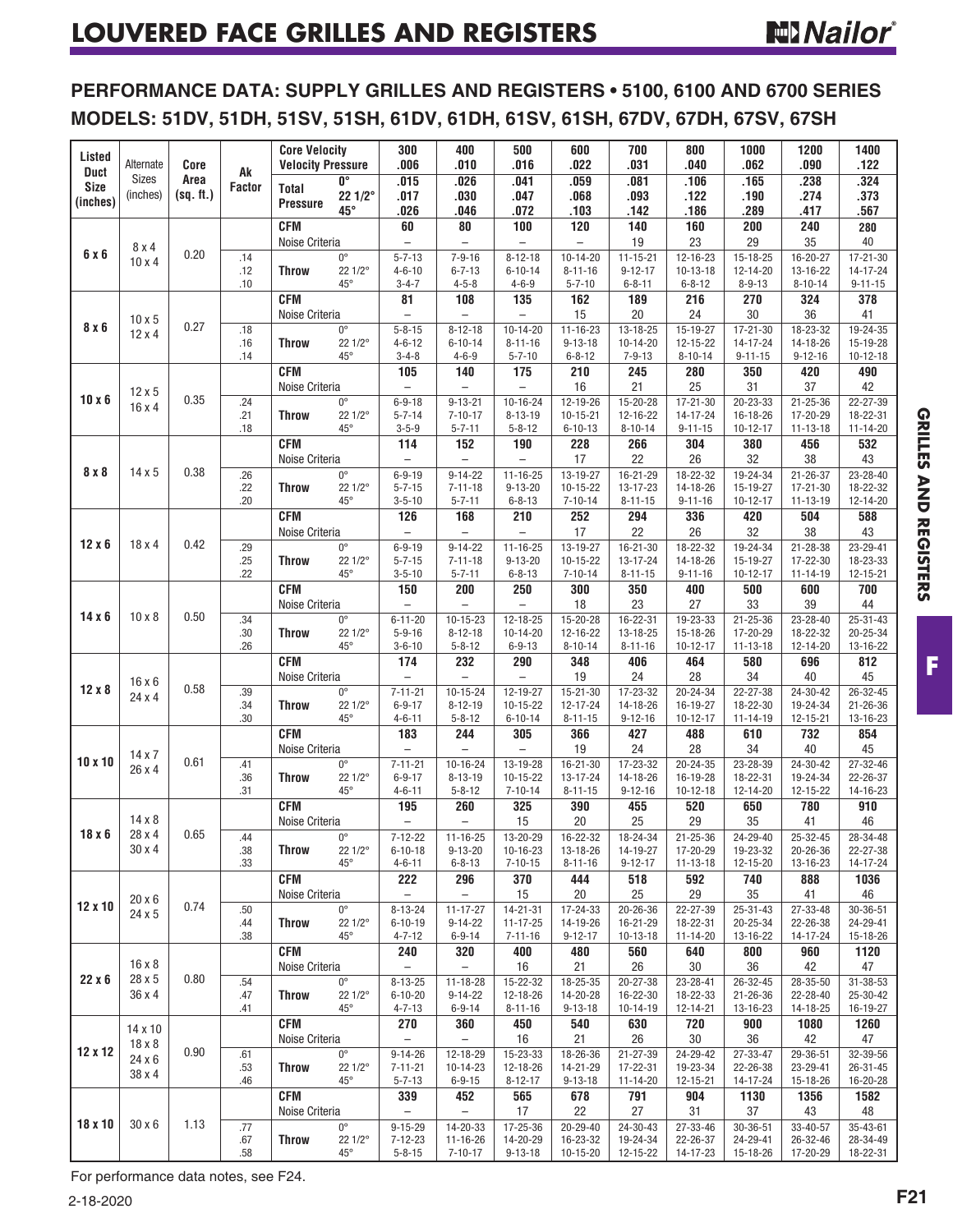## **PERFORMANCE DATA: SUPPLY GRILLES AND REGISTERS • 5100, 6100 AND 6700 SERIES MODELS: 51DV, 51DH, 51SV, 51SH, 61DV, 61DH, 61SV, 61SH, 67DV, 67DH, 67SV, 67SH**

| Listed<br><b>Duct</b>   | Alternate<br><b>Sizes</b>     | Core<br>Area | Ak            | <b>Core Velocity</b><br><b>Velocity Pressure</b> |                                                     | 300<br>.006                          | 400<br>.010                          | 500<br>.016                | 600<br>.022                | 700<br>.031          | 800<br>.040                | 1000<br>.062               | 1200<br>.090               | 1400<br>.122               |
|-------------------------|-------------------------------|--------------|---------------|--------------------------------------------------|-----------------------------------------------------|--------------------------------------|--------------------------------------|----------------------------|----------------------------|----------------------|----------------------------|----------------------------|----------------------------|----------------------------|
| <b>Size</b><br>(inches) | (inches)                      | (sq. ft.)    | <b>Factor</b> | <b>Total</b><br><b>Pressure</b>                  | $\overline{\mathbf{0}^{\circ}}$<br>$221/2$ °<br>45° | .015<br>.017<br>.026                 | .026<br>.030<br>.046                 | .041<br>.047<br>.072       | .059<br>.068<br>.103       | .081<br>.093<br>.142 | .106<br>.122<br>.186       | .165<br>.190<br>.289       | .238<br>.274<br>.417       | .324<br>.373<br>.567       |
|                         | 16 x 12                       |              |               | <b>CFM</b><br>Noise Criteria                     |                                                     | 372<br>$\overline{\phantom{0}}$      | 496<br>$\qquad \qquad -$             | 620<br>17                  | 744<br>22                  | 868<br>27            | 992<br>31                  | 1240<br>37                 | 1488<br>43                 | 1736<br>48                 |
| 14 x 14                 | 20 x 10<br>24 x 8             | 1.24         | .84           |                                                  | $0^{\circ}$                                         | $11 - 18 - 33$                       | 16-25-39                             | $20 - 29 - 42$             | 24-33-47                   | 27-36-51             | 31-39-54                   | 35-42-60                   | 39-47-66                   | $41 - 51 - 71$             |
|                         | $34 \times 6$                 |              | .73           | <b>Throw</b>                                     | 22 1/2°                                             | $9 - 14 - 26$                        | 13-20-31                             | 16-23-34                   | 19-26-38                   | 22-29-41             | $25 - 31 - 43$             | 28-34-48                   | $31 - 38 - 53$             | $33 - 41 - 57$<br>21-26-36 |
|                         |                               |              | .64           | <b>CFM</b>                                       | 45°                                                 | $6 - 9 - 17$<br>411                  | $8 - 13 - 20$<br>548                 | $10 - 15 - 21$<br>685      | 12-17-24<br>822            | 14-18-26<br>959      | 16-20-27<br>1096           | $18 - 21 - 30$<br>1370     | 20-24-33<br>1644           | 1918                       |
|                         | 16 x 14<br>22 x 10            |              |               | Noise Criteria                                   |                                                     |                                      | $\equiv$                             | 18                         | 23                         | 28                   | 32                         | 38                         | 44                         | 49                         |
| 18 x 12                 | 28 x 8                        | 1.37         | .93<br>.81    | <b>Throw</b>                                     | $0^{\circ}$<br>22 1/2°                              | $11 - 18 - 33$<br>$9 - 14 - 26$      | 16-25-39<br>13-20-31                 | $20 - 30 - 43$<br>16-24-34 | $24 - 33 - 47$<br>19-26-38 | 28-36-51<br>22-29-41 | 32-39-54<br>$26 - 31 - 43$ | 35-43-61<br>28-34-49       | 39-47-67<br>$31 - 38 - 54$ | $41 - 51 - 72$<br>33-41-58 |
|                         | 38 x 6                        |              | .71           |                                                  | 45°                                                 | $6 - 9 - 17$                         | $8 - 13 - 20$                        | 10-15-22                   | 12-17-24                   | 14-18-26             | 16-20-27                   | 18-22-31                   | 20-24-34                   | 21-26-36                   |
|                         |                               |              |               | <b>CFM</b>                                       |                                                     | 456                                  | 608                                  | 760                        | 912                        | 1064                 | 1216                       | 1520                       | 1824                       | 2128                       |
| 24 x 10                 | 20 x 12                       | 1.52         | 1.03          | Noise Criteria                                   | $0^\circ$                                           | $\overline{\phantom{0}}$<br>12-19-35 | $\qquad \qquad -$<br>$16 - 25 - 41$  | 18<br>21-32-45             | 23<br>25-35-50             | 28<br>29-38-53       | 32<br>$34 - 41 - 57$       | 38<br>37-45-65             | 44<br>41-50-70             | 49<br>43-53-76             |
|                         | $30 \times 8$                 |              | .90           | <b>Throw</b>                                     | 22 1/2°                                             | $10 - 15 - 28$                       | 13-20-33                             | 17-26-36                   | 20-28-40                   | 23-30-42             | 27-33-46                   | $30 - 36 - 51$             | 33-40-56                   | 34-42-61                   |
|                         |                               |              | .78           | <b>CFM</b>                                       | $45^{\circ}$                                        | $6 - 10 - 18$<br>492                 | $8 - 13 - 21$<br>656                 | 11-16-23<br>820            | 13-18-25<br>984            | 15-19-27<br>1148     | 17-21-29<br>1312           | 19-23-32<br>1640           | $21 - 25 - 35$<br>1968     | 22-27-38                   |
|                         | 18 x 14                       |              |               | Noise Criteria                                   |                                                     |                                      |                                      | 18                         | 23                         | 28                   | 32                         | 38                         | 44                         | 2296<br>49                 |
| 16 x 16                 | 22 x 12                       | 1.64         | 1.12          |                                                  | $0^{\circ}$                                         | 12-20-37                             | 17-26-42                             | 22-32-47                   | 26-37-51                   | 31-40-56             | 35-42-59                   | 39-47-67                   | 42-51-73                   | 46-56-79                   |
|                         | $30 \times 8$                 |              | .97<br>.84    | <b>Throw</b>                                     | 22 1/2°<br>$45^{\circ}$                             | 10-16-30<br>$6 - 10 - 19$            | 14-21-34<br>$9 - 13 - 21$            | 18-26-38<br>$11 - 16 - 24$ | $21 - 30 - 41$<br>13-19-26 | 25-32-45<br>16-20-28 | 28-34-47<br>18-21-30       | $31 - 38 - 54$<br>20-24-34 | 34-41-58<br>$21 - 26 - 37$ | 37-45-63<br>23-28-40       |
|                         | 18 x 16                       |              |               | <b>CFM</b>                                       |                                                     | 555                                  | 740                                  | 925                        | 1110                       | 1295                 | 1480                       | 1850                       | 2220                       | 2590                       |
| 24 x 12                 | 20 x 14                       | 1.85         |               | Noise Criteria                                   |                                                     | $\overline{a}$                       | $\overline{\phantom{0}}$             | 19                         | 24                         | 29                   | 33                         | 39                         | 45                         | 50                         |
|                         | 30 x 10                       |              | 1.26<br>1.09  | <b>Throw</b>                                     | $0^\circ$<br>22 1/2°                                | 12-20-38<br>$10 - 16 - 30$           | 18-27-44<br>14-22-35                 | 22-33-48<br>18-26-38       | 27-38-54<br>22-30-43       | 32-40-58<br>26-32-46 | 36-44-62<br>29-35-50       | 40-48-69<br>32-38-55       | 44-54-76<br>35-43-61       | 48-58-82<br>38-46-66       |
|                         | 36 x 8                        |              | .95           |                                                  | 45°                                                 | $6 - 10 - 19$                        | $9 - 14 - 22$                        | $11 - 17 - 24$             | 14-19-27                   | 16-20-29             | 18-22-31                   | $20 - 24 - 35$             | 22-27-38                   | 24-29-41                   |
|                         | 20 x 16                       |              |               | <b>CFM</b>                                       |                                                     | 630                                  | 840                                  | 1050                       | 1260                       | 1470                 | 1680                       | 2100                       | 2520                       | 2940                       |
| 18 x 18                 | 24 x 14<br>28 x 12<br>32 x 10 | 2.10         | 1.43          | Noise Criteria                                   | $0^{\circ}$                                         | $13 - 21 - 40$                       | $\overline{\phantom{0}}$<br>19-29-47 | 19<br>24-36-52             | 24<br>29-40-57             | 29<br>33-43-62       | 33<br>38-47-66             | 39<br>42-52-74             | 45<br>47-57-81             | 50<br>$50 - 62 - 87$       |
|                         |                               |              | 1.24          | <b>Throw</b>                                     | 22 1/2°                                             | $10 - 17 - 32$                       | 15-23-38                             | 19-29-42                   | 23-32-46                   | 26-34-50             | 30-38-53                   | 34-42-59                   | 38-46-65                   | 40-50-70                   |
|                         |                               |              | 1.08          | <b>CFM</b>                                       | $45^{\circ}$                                        | $7 - 11 - 20$<br>696                 | $10 - 15 - 24$<br>928                | 12-18-26<br>1160           | 15-20-29<br>1392           | 17-22-31<br>1624     | 19-24-33<br>1856           | $21 - 26 - 37$<br>2320     | 24-29-41<br>2784           | $25 - 31 - 44$<br>3248     |
|                         | 20 x 18<br>22 x 16<br>26 x 14 |              |               | Noise Criteria                                   |                                                     | $\equiv$                             | $\overline{\phantom{0}}$             | $20\,$                     | 25                         | $30\,$               | 34                         | 40                         | 46                         | 51                         |
| 30 x 12                 |                               | 2.32         | 1.58          |                                                  | $0^\circ$                                           | 14-23-43                             | $21 - 31 - 50$                       | 26-39-56                   | $31 - 43 - 61$             | 36-47-67             | 41-50-71                   | 46-56-79                   | $50 - 61 - 86$             | 54-67-94                   |
|                         | 36 x 10                       |              | 1.37<br>1.19  | <b>Throw</b>                                     | 22 1/2°<br>$45^{\circ}$                             | $11 - 18 - 34$<br>$7 - 12 - 22$      | 17-25-40<br>$11 - 16 - 25$           | $21 - 31 - 45$<br>13-20-28 | 25-34-49<br>16-22-31       | 29-38-54<br>18-24-34 | 33-40-57<br>$21 - 25 - 36$ | 32-45-63<br>23-28-40       | 40-49-69<br>25-31-43       | 43-54-75<br>27-34-47       |
|                         |                               |              |               | <b>CFM</b>                                       |                                                     | 750                                  | 1000                                 | 1250                       | 1500                       | 1750                 | 2000                       | 2500                       | 3000                       | 3500                       |
| 24 x 16                 | 32 x 12                       | 2.50         | 1.70          | Noise Criteria                                   | $0^{\circ}$                                         | $\overline{\phantom{0}}$<br>14-24-45 | $\overline{\phantom{0}}$<br>22-32-52 | 20<br>27-40-58             | 25<br>32-45-64             | $30\,$<br>37-49-68   | 34<br>43-52-74             | 40<br>48-58-82             | 46<br>52-64-90             | 51<br>56-68-97             |
|                         |                               |              | 1.48          | <b>Throw</b>                                     | 22 1/2°                                             | 11-19-36                             | 18-26-42                             | 22-32-46                   | 26-36-51                   | 30-39-54             | 34-42-59                   | 38-46-66                   | 42-51-72                   | 45-54-78                   |
|                         |                               |              | 1.29          | <b>CFM</b>                                       | $45^{\circ}$                                        | $7 - 12 - 23$<br>783                 | $11 - 16 - 26$<br>1044               | 14-20-29<br>1305           | 16-23-32<br>1566           | 19-25-34<br>1827     | 22-26-37<br>2088           | 24-29-41<br>2610           | 26-32-45<br>3132           | 28-34-49<br>3654           |
|                         |                               | 2.61         |               | Noise Criteria                                   |                                                     | $\overline{\phantom{0}}$             | $\overline{\phantom{0}}$             | 20                         | 25                         | 30                   | 34                         | 40                         | 46                         | 51                         |
| 20 x 20                 | 22 x 18                       |              | 1.77          |                                                  | $0^{\circ}$                                         | 15-24-46                             | 22-32-53                             | 27-41-59                   | 32-46-65                   | 38-50-70             | 44-53-75                   | 49-59-84                   | 53-65-92                   | 58-70-99                   |
|                         |                               |              | 1.54<br>1.34  | Throw                                            | 22 1/2°<br>$45^{\circ}$                             | 12-19-37<br>$8 - 12 - 23$            | 18-26-42<br>$11 - 16 - 27$           | 22-33-47<br>14-21-30       | 26-37-52<br>16-23-33       | 30-40-56<br>19-25-35 | 35-42-60<br>22-27-38       | 39-47-67<br>25-30-42       | 42-52-74<br>27-33-46       | 46-56-79<br>29-35-50       |
|                         | 22 x 20                       |              |               | <b>CFM</b>                                       |                                                     | 837                                  | 1116                                 | 1395                       | 1674                       | 1953                 | 2232                       | 2790                       | 3348                       | 3906                       |
| 36 x 12                 | 24 x 18                       | 2.79         |               | Noise Criteria                                   |                                                     | -                                    | $\overline{\phantom{0}}$             | 20                         | 25                         | $30\,$               | 34                         | 40                         | 46                         | 51                         |
|                         | 26 x 16                       |              | 1.90<br>1.65  | Throw                                            | $0^\circ$<br>22 1/2°                                | 15-25-48<br>12-20-38                 | 23-34-55<br>18-27-44                 | 28-42-61<br>22-34-49       | 34-48-68<br>27-38-54       | 40-51-73<br>32-41-58 | 45-55-77<br>36-44-62       | $50 - 61 - 86$<br>40-49-69 | 55-68-95<br>44-54-76       | 59-73-103<br>47-58-82      |
|                         | 30 x 14                       |              | 1.44          |                                                  | $45^{\circ}$                                        | $8 - 13 - 24$                        | 12-17-28                             | 14-21-31                   | 17-24-34                   | 20-26-37             | 23-28-39                   | $25 - 31 - 43$             | 28-34-48                   | 30-37-52                   |
|                         | 24 x 20                       |              |               | <b>CFM</b><br>Noise Criteria                     |                                                     | 951<br>$\overline{\phantom{0}}$      | 1268<br>$\overline{\phantom{0}}$     | 1585<br>21                 | 1902<br>26                 | 2219<br>31           | 2536<br>35                 | 3170<br>41                 | 3804<br>47                 | 4438<br>52                 |
| 22 x 22                 | 26 x 18<br>30 x 16            | 3.17         | 2.16          |                                                  | $0^\circ$                                           | 17-27-50                             | 24-36-58                             | 29-45-65                   | 36-50-71                   | 42-54-77             | 47-58-82                   | 53-65-92                   | 58-71-101                  | 62-77-109                  |
|                         | 40 x 12                       |              | 1.87          | Throw                                            | 22 1/2°                                             | 14-22-40                             | 19-29-46                             | 23-36-52                   | 29-40-57                   | 34-43-62             | 38-46-66                   | 42-52-74                   | 46-57-81                   | $50 - 62 - 87$             |
|                         |                               |              | 1.63          | <b>CFM</b>                                       | $45^{\circ}$                                        | $9 - 14 - 25$<br>981                 | 12-18-29<br>1308                     | 15-23-33<br>1635           | 18-25-36<br>1962           | 21-27-39<br>2289     | 24-29-41<br>2616           | 27-33-46<br>3270           | 29-36-51<br>3924           | $31 - 39 - 55$<br>4578     |
|                         |                               |              |               | Noise Criteria                                   |                                                     | $\overline{\phantom{0}}$             | $\overline{\phantom{0}}$             | 21                         | 26                         | 31                   | 35                         | 41                         | 47                         | 52                         |
| 42 x 12                 | 36 x 14                       | 3.27         | 2.22<br>1.93  | Throw                                            | $0^{\circ}$<br>22 1/2°                              | $17 - 27 - 51$<br>14-22-41           | 24-36-59<br>19-29-47                 | 30-45-66<br>24-36-53       | $36 - 51 - 72$<br>29-41-58 | 42-55-77<br>34-44-62 | 48-59-83<br>38-47-66       | 53-66-93<br>42-53-74       | 59-72-101<br>47-58-81      | 63-77-109<br>50-62-87      |
|                         |                               |              | 1.68          |                                                  | $45^{\circ}$                                        | $9 - 14 - 26$                        | 12-18-30                             | 15-23-33                   | 18-26-36                   | 21-28-39             | 24-30-42                   | 27-33-47                   | $30 - 36 - 51$             | 32-39-55                   |
|                         |                               |              |               | <b>CFM</b>                                       |                                                     | 1062                                 | 1416                                 | 1770                       | 2124                       | 2478                 | 2832                       | 3540                       | 4248                       | 4956                       |
|                         | 24 x 22                       |              | 2.41          | Noise Criteria                                   | $0^{\circ}$                                         | $\overline{\phantom{0}}$<br>18-28-53 | $\overline{\phantom{0}}$<br>25-37-61 | 21<br>31-47-69             | 26<br>37-53-75             | 31<br>44-57-81       | 35<br>$50 - 61 - 86$       | 41<br>56-69-97             | 47<br>61-75-106            | 52<br>66-81-115            |
| 30 x 18                 | 34 x 16<br>40 x 14            | 3.54         | 2.09          | <b>Throw</b>                                     | 22 1/2°                                             | 14-22-42                             | 20-30-49                             | 25-38-55                   | 30-42-60                   | 35-46-65             | 40-49-69                   | 45-55-78                   | 49-60-85                   | 53-65-92                   |
|                         |                               |              |               |                                                  |                                                     |                                      |                                      |                            |                            | 22-29-41             |                            |                            |                            | 33-41-58                   |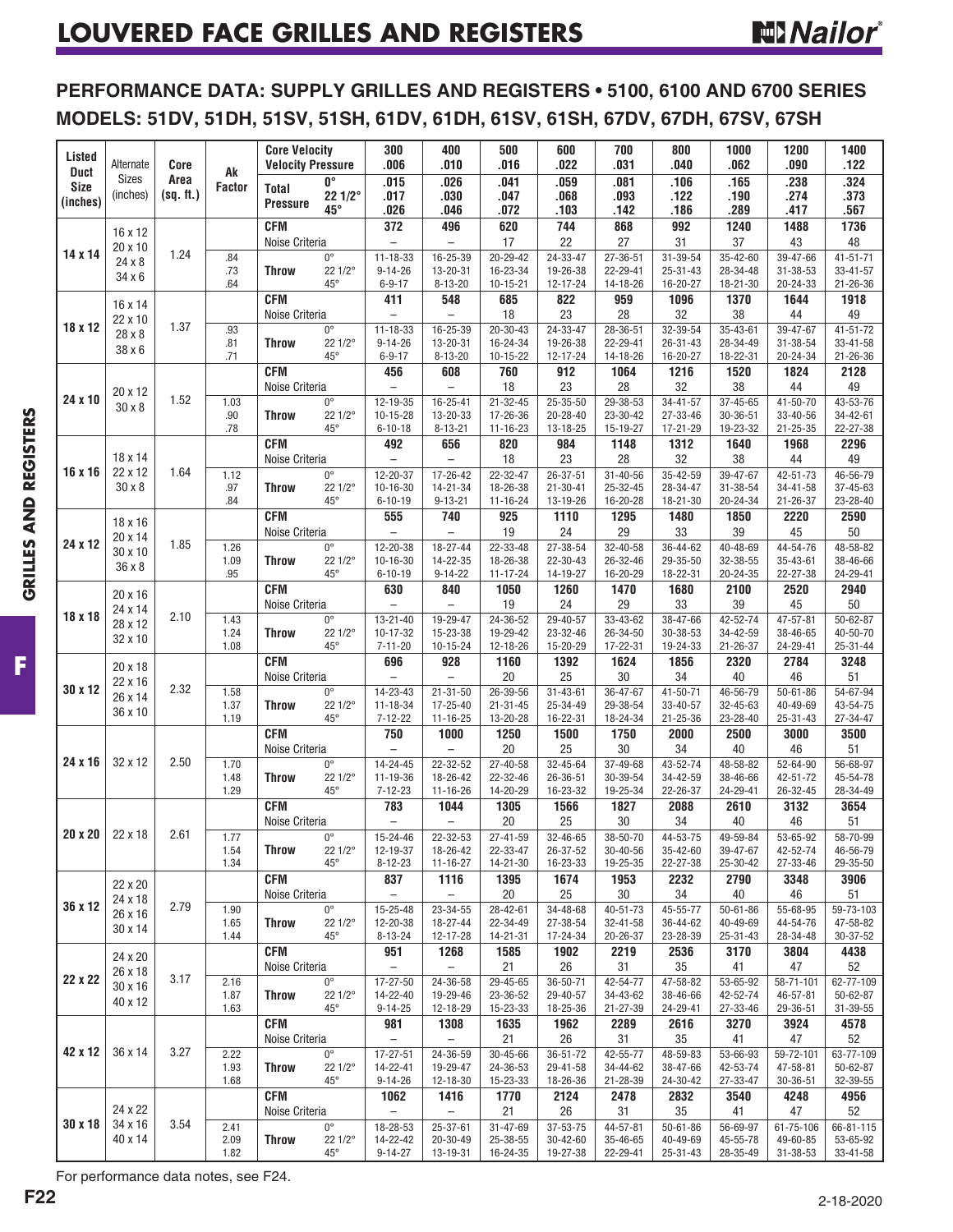**PERFORMANCE DATA: SUPPLY GRILLES AND REGISTERS • 5100, 6100 AND 6700 SERIES MODELS: 51DV, 51DH, 51SV, 51SH, 61DV, 61DH, 61SV, 61SH, 67DV, 67DH, 67SV, 67SH**

| Listed                     | Alternate                     | Core      |                     | <b>Core Velocity</b><br><b>Velocity Pressure</b> |                         | 300<br>.006                                | 400<br>.010                          | 500<br>.016                | 600<br>.022                | 700<br>.031                 | 800<br>.040                 | 1000<br>.062                | 1200<br>.090            | 1400<br>.122            |
|----------------------------|-------------------------------|-----------|---------------------|--------------------------------------------------|-------------------------|--------------------------------------------|--------------------------------------|----------------------------|----------------------------|-----------------------------|-----------------------------|-----------------------------|-------------------------|-------------------------|
| <b>Duct</b><br><b>Size</b> | Sizes                         | Area      | Ak<br><b>Factor</b> | Total                                            | 0°                      | .015                                       | .026                                 | .041                       | .059                       | .081                        | .106                        | .165                        | .238                    | .324                    |
| (inches)                   | (inches)                      | (sq. ft.) |                     | <b>Pressure</b>                                  | $221/2^{\circ}$<br>45°  | .017<br>.026                               | .030<br>.046                         | .047<br>.072               | .068<br>.103               | .093<br>.142                | .122<br>.186                | .190<br>.289                | .274<br>.417            | .373<br>.567            |
|                            | 26 x 22                       |           |                     | <b>CFM</b>                                       |                         | 1137                                       | 1516                                 | 1895                       | 2274                       | 2653                        | 3032                        | 3790                        | 4548                    | 5306                    |
| 24 x 24                    | 28 x 20                       | 3.79      | 2.58                | Noise Criteria                                   | $0^{\circ}$             | $\overline{\phantom{0}}$<br>18-29-55       | $\overline{\phantom{0}}$<br>29-36-62 | 21<br>33-48-70             | 26<br>39-55-77             | 31<br>45-59-83              | 35<br>51-62-89              | 41<br>57-70-99              | 47<br>62-77-108         | 52<br>68-83-117         |
|                            | 32 x 18<br>36 x 16            |           | 2.24                | <b>Throw</b>                                     | 22 1/2°                 | 14-23-44                                   | $21 - 31 - 50$                       | 26-38-56                   | $31 - 44 - 62$             | 36-47-66                    | 41-50-71                    | 46-56-79                    | $50 - 62 - 86$          | 54-66-94                |
|                            |                               |           | 1.95                | <b>CFM</b>                                       | $45^{\circ}$            | $9 - 15 - 28$<br>1287                      | 13-20-31<br>1716                     | 17-24-35<br>2145           | 20-28-39<br>2574           | 23-30-42<br>3003            | $26 - 31 - 45$<br>3432      | 29-35-50<br>4290            | 31-39-54<br>5148        | 34-42-59<br>6006        |
|                            | 32 x 20                       |           |                     | Noise Criteria                                   |                         | $\equiv$                                   | 15                                   | 22                         | 27                         | 32                          | 36                          | 42                          | 48                      | 53                      |
| 36 x 18                    | 40 x 16<br>46 x 14            | 4.29      |                     | <b>Throw</b>                                     | $0^{\circ}$<br>22 1/2°  | 19-31-58<br>15-25-46                       | 28-42-68<br>22-34-54                 | 35-52-75<br>28-42-60       | $2 - 58 - 83$<br>34-46-66  | 48-63-89<br>38-50-71        | 55-68-95<br>44-54-76        | $61 - 75 - 106$<br>49-60-85 | 68-83-117<br>54-66-94   | 73-89-125<br>58-71-100  |
|                            |                               |           |                     |                                                  | $45^{\circ}$            | 10-16-29                                   | 14-21-34                             | 18-26-38                   | 21-29-42                   | 24-32-45                    | 28-34-48                    | 31-38-53                    | 34-42-59                | 37-45-63                |
|                            |                               |           |                     | <b>CFM</b><br>Noise Criteria                     |                         | 1341<br>$\qquad \qquad -$                  | 1788<br>15                           | 2235<br>22                 | 2682<br>27                 | 3129<br>32                  | 3576<br>36                  | 4470<br>42                  | 5364<br>48              | 6258<br>53              |
| 26 x 26                    | 28 x 24<br>48 x 14            | 4.47      | 3.04                |                                                  | $0^{\circ}$             | 19-32-59                                   | 28-43-69                             | 35-53-77                   | 43-59-85                   | 49-65-91                    | 56-69-98                    | 63-77-109                   | 69-85-120               | 75-91-129               |
|                            |                               |           | 2.64<br>2.30        | <b>Throw</b>                                     | 22 1/2°<br>$45^{\circ}$ | 15-26-47<br>$10 - 16 - 30$                 | 22-34-55<br>14-22-35                 | 28-42-62<br>18-27-32       | 34-47-68<br>22-30-43       | 39-52-73<br>25-33-46        | 45-55-78<br>28-35-49        | $50 - 62 - 87$<br>32-39-55  | 55-68-96<br>35-43-60    | 60-73-103<br>38-46-65   |
|                            |                               |           |                     | <b>CFM</b>                                       |                         | 1431                                       | 1908                                 | 2385                       | 2862                       | 3339                        | 3816                        | 4770                        | 5724                    | 6678                    |
| 30 x 24                    | 32 x 22<br>36 x 20            | 4.77      | 3.24                | Noise Criteria                                   | $0^{\circ}$             | L.<br>$20 - 33 - 61$                       | 15<br>29-44-71                       | 22<br>36-54-79             | 27<br>44-61-87             | 32<br>51-67-94              | 36<br>58-71-101             | 42<br>65-79-112             | 48<br>71-87-123         | 53<br>77-94-133         |
|                            | 40 x 18                       |           | 2.81                | <b>Throw</b>                                     | 22 1/2°                 | 16-26-49                                   | 23-35-57                             | 29-43-63                   | 35-49-70                   | 41-54-75                    | 46-57-81                    | 52-63-90                    | 57-70-98                | 62-75-106               |
|                            |                               |           | 2.46                | <b>CFM</b>                                       | $45^{\circ}$            | 10-17-31<br>1497                           | 15-22-36<br>1997                     | 18-27-40<br>2495           | 22-31-44<br>2994           | 26-34-47<br>3493            | 29-36-51<br>3992            | 33-40-56<br>4990            | 36-44-62<br>5988        | 39-47-67<br>6986        |
|                            |                               |           |                     | Noise Criteria                                   |                         | $\overline{\phantom{a}}$                   | 16                                   | 23                         | 28                         | 33                          | 37                          | 43                          | 49                      | 54                      |
| 42 x 18                    | 28 x 26                       | 4.99      | 3.39                |                                                  | $0^{\circ}$             | 20-33-62                                   | $30 - 44 - 72$                       | $37 - 55 - 80$             | 44-62-88                   | $52 - 67 - 95$              | 59-72-102                   | 66-80-114                   | 72-88-125               | 77-95-135               |
|                            |                               |           | 2.94<br>2.57        | Throw                                            | 22 1/2°<br>$45^{\circ}$ | 16-26-50<br>$10 - 17 - 31$                 | 24-35-58<br>15-22-36                 | 30-44-64<br>19-28-40       | 35-50-70<br>$22 - 31 - 44$ | 42-54-76<br>26-34-48        | 47-58-82<br>$30 - 36 - 51$  | 53-64-91<br>33-40-57        | 58-70-100<br>36-44-63   | 62-76-108<br>39-48-68   |
|                            |                               |           |                     | <b>CFM</b>                                       |                         | 1560                                       | 2080                                 | 2600                       | 3120                       | 3640                        | 4160                        | 5200                        | 6240                    | 7280                    |
| 28 x 28                    | 30 x 26<br>36 x 22<br>40 x 20 | 5.20      | 3.54                | Noise Criteria                                   | $0^{\circ}$             | $\overline{\phantom{0}}$<br>$21 - 34 - 63$ | 16<br>$30 - 45 - 74$                 | 23<br>38-56-82             | 28<br>45-63-90             | 33<br>53-69-97              | 37<br>60-74-104             | 43<br>67-82-116             | 49<br>74-90-128         | 54<br>79-97-137         |
|                            |                               |           | 3.07                | <b>Throw</b>                                     | 22 1/2°                 | 17-27-50                                   | 24-36-59                             | 30-45-66                   | 36-50-72                   | 42-55-78                    | 48-59-83                    | 54-66-93                    | 59-72-102               | 63-78-110               |
|                            |                               |           | 2.68                | <b>CFM</b>                                       | $45^{\circ}$            | $11 - 17 - 32$<br>1671                     | 15-23-37<br>2228                     | 19-28-41<br>2785           | 23-32-45<br>3342           | 27-35-49<br>3899            | 30-37-52<br>4456            | 34-41-58<br>5570            | 37-45-64<br>6684        | 40-49-69<br>7798        |
|                            |                               |           |                     | Noise Criteria                                   |                         |                                            | 16                                   | 23                         | 28                         | 33                          | 37                          | 43                          | 49                      | 54                      |
| 42 x 20                    | 30 x 28                       | 5.57      | 3.79<br>3.29        | Throw                                            | $0^{\circ}$<br>22 1/2°  | 22-35-66<br>18-28-53                       | $31 - 47 - 76$<br>25-38-61           | 39-58-84<br>$31 - 46 - 67$ | 47-66-93<br>38-53-74       | $55 - 71 - 100$<br>44-57-80 | 62-76-107<br>$50 - 61 - 86$ | 70-84-120<br>56-67-96       | 76-93-131<br>61-74-105  | 82-100-142<br>66-80-114 |
|                            |                               |           | 2.87                |                                                  | $45^{\circ}$            | 11-18-33                                   | 16-24-38                             | 20-29-42                   | 24-33-47                   | 28-36-50                    | $31 - 38 - 54$              | 35-42-60                    | 38-47-66                | 41-50-71                |
|                            |                               |           |                     | <b>CFM</b><br>Noise Criteria                     |                         | 1722<br>$\equiv$                           | 2296<br>16                           | 2870<br>23                 | 3444<br>28                 | 4018<br>33                  | 4592<br>37                  | 5740<br>43                  | 6888<br>49              | 8036<br>54              |
| 36 x 24                    | 40 x 22<br>44 x 20            | 5.74      | 3.90                |                                                  | $0^{\circ}$             | 23-36-68                                   | 32-49-78                             | 41-60-88                   | 49-68-96                   | 57-74-104                   | 64-78-112                   | 72-88-124                   | 78-96-137               | 85-104-148              |
|                            |                               |           | 3.39<br>2.96        | <b>Throw</b>                                     | 22 1/2°<br>$45^{\circ}$ | 18-29-54<br>12-18-34                       | 26-39-62<br>16-25-39                 | 33-48-70<br>$21 - 30 - 44$ | 39-54-77<br>25-34-48       | 46-59-83<br>29-37-52        | $51 - 62 - 90$<br>32-39-56  | 58-70-99<br>36-44-62        | 62-77-110<br>39-48-69   | 68-83-118<br>43-52-74   |
|                            |                               |           |                     | <b>CFM</b>                                       |                         | 1797                                       | 2396                                 | 2995                       | 3594                       | 4193                        | 4792                        | 5990                        | 7188                    | 8386                    |
| 30 x 30                    | 34 x 26<br>38 x 24            | 5.99      | 4.07                | Noise Criteria                                   | $0^{\circ}$             | 23-36-69                                   | 16<br>33-49-80                       | 23<br>41-61-89             | 28<br>49-69-98             | 33<br>57-75-106             | 37<br>65-80-113             | 43<br>73-89-126             | 49<br>80-98-138         | 54<br>86-106-150        |
|                            | 48 x 20                       |           | 3.53                | Throw                                            | 22 1/2°                 | 18-29-55                                   | 26-39-64                             | 33-49-71                   | 39-55-78                   | 46-60-85                    | 52-64-90                    | 58-71-101                   | 64-78-110               | 69-85-120               |
|                            |                               |           | 3.08                | <b>CFM</b>                                       | $45^{\circ}$            | 12-18-35<br>2016                           | 17-25-40<br>2688                     | $21 - 31 - 45$<br>3360     | 25-35-49<br>4032           | 29-38-53<br>4704            | 33-40-57<br>5376            | 37-45-63<br>6720            | 40-49-69<br>8064        | 43-53-75<br>9408        |
|                            | 36 x 28                       |           |                     | Noise Criteria                                   |                         | $\overline{\phantom{a}}$                   | 17                                   | 24                         | 29                         | 34                          | 38                          | 44                          | 50                      | 55                      |
| 42 x 24                    | 42 x 24<br>46 x 22            | 6.72      | 4.57<br>3.96        | Throw                                            | $0^{\circ}$<br>22 1/2°  | 24-39-72<br>19-31-58                       | 34-51-84<br>$27 - 41 - 67$           | 43-64-93<br>34-51-74       | 51-72-102<br>41-58-82      | 60-78-111<br>48-62-89       | 68-84-118<br>54-67-94       | 77-93-132<br>62-74-106      | 84-102-144<br>67-82-115 | 90-111-157<br>72-89-126 |
|                            |                               |           | 3.46                |                                                  | $45^{\circ}$            | 12-20-36                                   | 17-26-42                             | 22-32-47                   | 26-36-51                   | 30-39-56                    | 34-42-59                    | 39-47-66                    | 42-51-72                | 45-56-79                |
|                            |                               |           |                     | <b>CFM</b><br>Noise Criteria                     |                         | 2052<br>$\overline{\phantom{0}}$           | 2736<br>17                           | 3420<br>24                 | 4104<br>29                 | 4788<br>34                  | 5472<br>38                  | 6840<br>44                  | 8208<br>50              | 9576<br>55              |
| 32 x 32                    | 40 x 26                       | 6.84      | 4.65                |                                                  | $0^{\circ}$             | 24-39-73                                   | 34-52-84                             | 43-65-94                   | 52-73-103                  | 61-79-112                   | 69-84-119                   | 77-94-133                   | 84-103-146              | 91-112-158              |
|                            |                               |           | 4.04<br>3.52        | Throw                                            | 22 1/2°<br>$45^{\circ}$ | 19-31-58<br>12-20-37                       | 27-42-67<br>17-26-42                 | 34-52-75<br>22-33-47       | 42-58-82<br>26-37-52       | 49-63-90<br>31-40-56        | 55-67-95<br>35-42-60        | 62-75-106<br>39-47-67       | 67-82-117<br>42-52-73   | 73-90-126<br>46-56-79   |
|                            |                               |           |                     | CFM                                              |                         | 2166                                       | 2888                                 | 3610                       | 4332                       | 5054                        | 5776                        | 7220                        | 8664                    | 10108                   |
| 36 x 30                    | 38 x 28                       | 7.22      | 4.91                | Noise Criteria                                   | $0^{\circ}$             | $\overline{\phantom{a}}$<br>25-40-76       | 17<br>36-54-87                       | 24<br>45-68-98             | 29<br>54-76-108            | 34<br>63-82-116             | 38<br>71-87-124             | 44<br>80-98-139             | $50\,$<br>87-108-151    | 55<br>94-116-164        |
|                            |                               |           | 4.26                | Throw                                            | $221/2^{\circ}$         | 20-32-61                                   | 29-43-70                             | 36-54-78                   | 43-61-86                   | 50-66-93                    | 57-70-99                    | 64-78-111                   | 70-86-121               | 75-93-131               |
|                            |                               |           | 3.72                | CFM                                              | $45^{\circ}$            | 13-20-38<br>2307                           | 18-27-44<br>3076                     | 23-34-49<br>3845           | 27-38-54<br>4614           | 32-41-58<br>5383            | 36-44-62<br>6152            | 40-49-70<br>7690            | 44-54-76<br>9228        | 47-58-82<br>10766       |
|                            | 34 x 34<br>36 x 32            |           |                     | Noise Criteria                                   |                         | $\overline{\phantom{0}}$                   | 18                                   | 25                         | 30                         | 35                          | 39                          | 45                          | 51                      | 56                      |
| 48 x 24                    | 38 x 30                       | 7.69      | 5.23                |                                                  | $0^{\circ}$             | 26-41-77                                   | 37-55-90                             | 46-69-100                  | 55-77-109                  | 64-84-118                   | 73-90-127                   | 82-100-142                  | 90-109-155              | 97-118-167              |
|                            | 42 x 28                       |           | 4.54<br>3.96        | <b>Throw</b>                                     | 22 1/2°<br>$45^{\circ}$ | 21-33-62<br>13-22-39                       | 30-44-72<br>19-28-45                 | 37-55-80<br>23-45-50       | 44-62-87<br>28-39-55       | 51-67-94<br>32-42-59        | 58-72-102<br>37-45-64       | 66-80-114<br>41-50-71       | 72-87-124<br>45-55-78   | 78-94-134<br>49-59-84   |